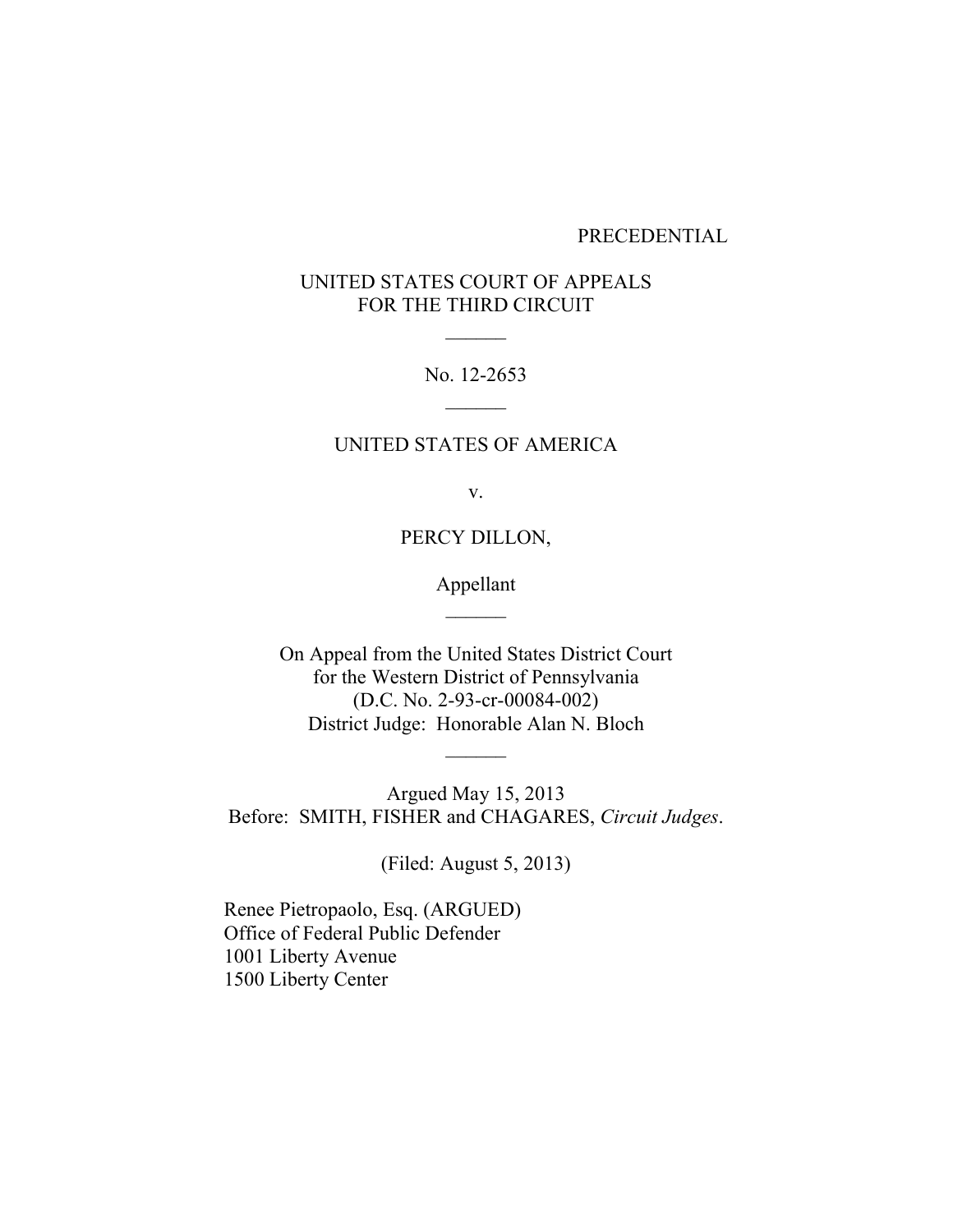Pittsburgh, PA 15222 *Counsel for Appellant*

Rebecca R. Haywood, Esq. Michael L. Ivory, Esq. (ARGUED) Office of United States Attorney 700 Grant Street, Suite 4000 Pittsburgh, PA 15219 *Counsel for Appellee*

# OPINION OF THE COURT  $\frac{1}{2}$

 $\overline{\phantom{a}}$ 

FISHER, *Circuit Judge*.

Percy Dillon appeals from the sentence imposed by the District Court following a violation of the conditions of his supervised release. In 1993, Dillon was convicted of three drug-related felony counts and was sentenced to 322 months in prison along with "a term" of five years of supervised release. Dillon argues that by using this language, the District Court sentenced him to a single term of supervised release, rather than to three concurrent terms, and that it was therefore plain error for the District Court to impose three consecutive terms of reimprisonment and three concurrent terms of supervised release when it revoked Dillon's supervised release in 2012. We will vacate Dillon's sentence and remand to the District Court for resentencing.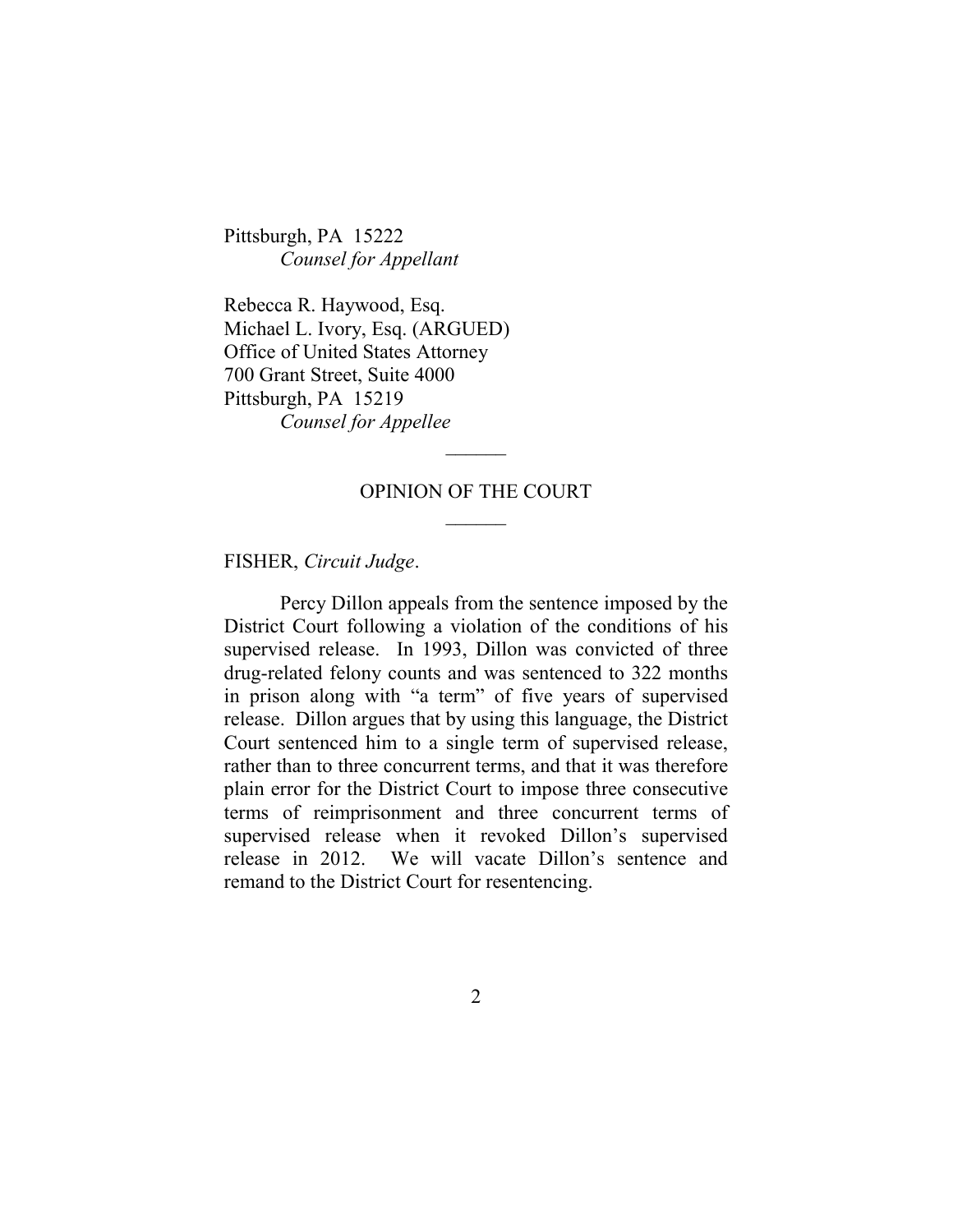On September 17, 1993, a jury convicted Dillon and his co-conspirator Jerron Lollis of (1) conspiracy to distribute more than 50 grams of crack and 500 grams of cocaine, in violation of 21 U.S.C.  $\S 846$  ("Count One"); (2) use of a firearm during and in relation to a drug trafficking crime, in violation of 18 U.S.C.  $\S 924(c)(1)$  ("Count Two"); and (3) possession with intent to distribute 500 grams or more of cocaine, in violation of 21 U.S.C. § 841(a)(1) ("Count Four"). At a sentencing hearing on November 19, 1993, the District Court announced its sentence:

> "Pursuant to the Sentencing Reform Act of 1984 it is the judgment of the Court that the defendant, Percy Dillon, is hereby committed to the custody of the Bureau of Prisons to be imprisoned for a term of 322 months. This term consists of a term of 262 months as to Counts 1 and 4 and a term of 60 months as to Count 2 to be served consecutively with the term imposed at Counts 1 and 2 [*sic*; should be "Counts 1 and 4"].

> "Upon release from imprisonment the defendant shall be placed on supervised release for a term of five years."

App. at 39. Three days later, the District Court filed its written judgment of sentence: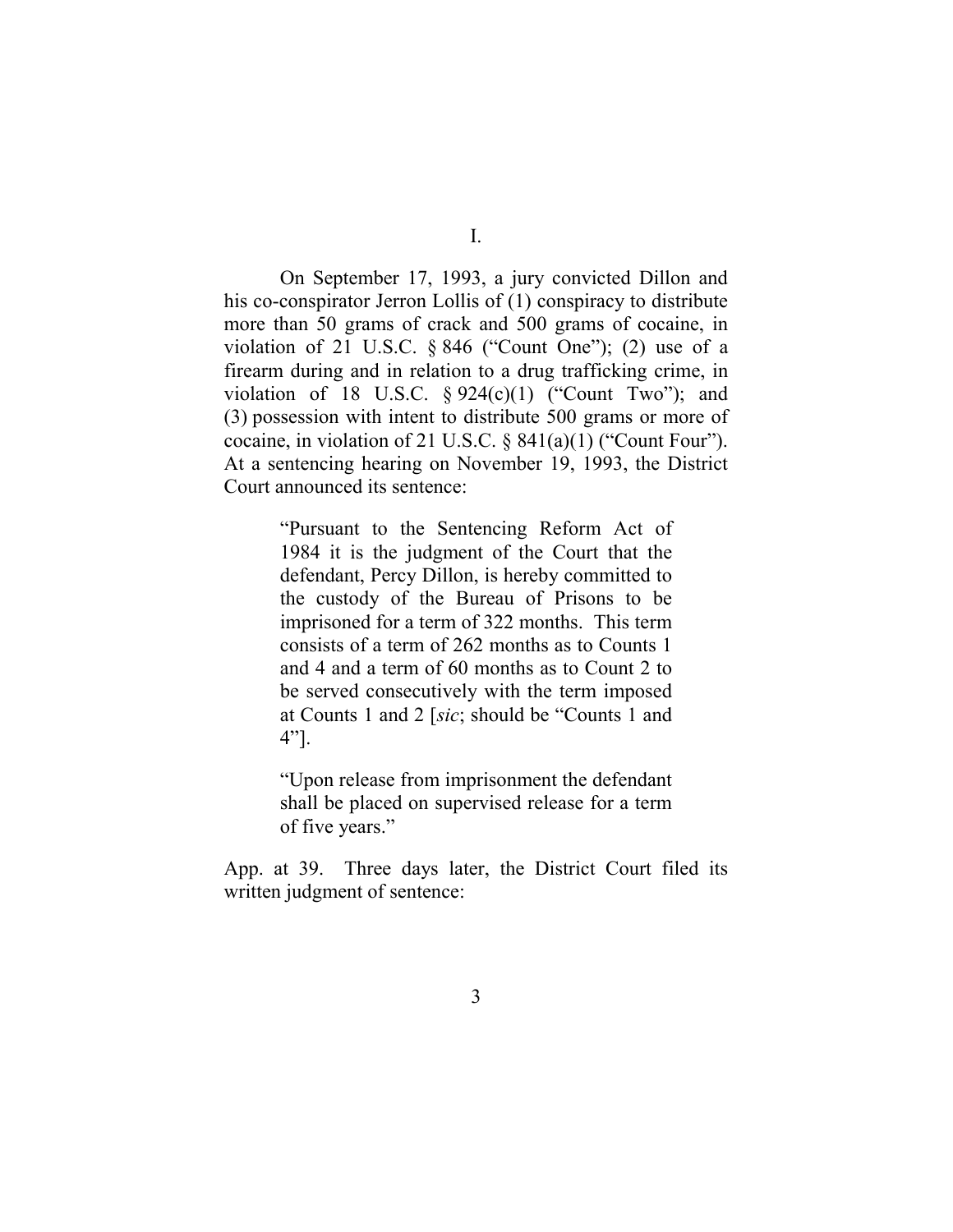"The defendant is hereby committed to the custody of the United States Bureau of Prisons to be imprisoned for a term of three-hundred and twenty-two (322) months. This term consists of a term of two hundred and sixty-two (262) months as to Counts 1 and 4 and a term of sixty (60) months as to Count 2, to be served consecutively with the term imposed at Counts 1 and 4.

"Upon release from imprisonment, the defendant shall be on supervised release for a term of five (5) years."

App. at 30-31. This was the minimum possible sentence under the then-mandatory Sentencing Guidelines. In 2008 and again in 2011, after the crack guidelines were amended by the Sentencing Commission, Dillon's sentence was reduced, first to 270 months, and then to time served.<sup>[1](#page-3-0)</sup> On November 10, 2011, Dillon was released in the Northern District of Texas and began his supervised release.

<span id="page-3-0"></span><sup>&</sup>lt;sup>1</sup> On the effective date of the second set of retroactive amendments to the crack guidelines, Dillon had only 14 months left on his sentence. Because Dillon's new guideline range amounted to a 42-month reduction from his previous sentence, Dillon ended up serving approximately 28 months more than what was called for by his amended guideline sentence.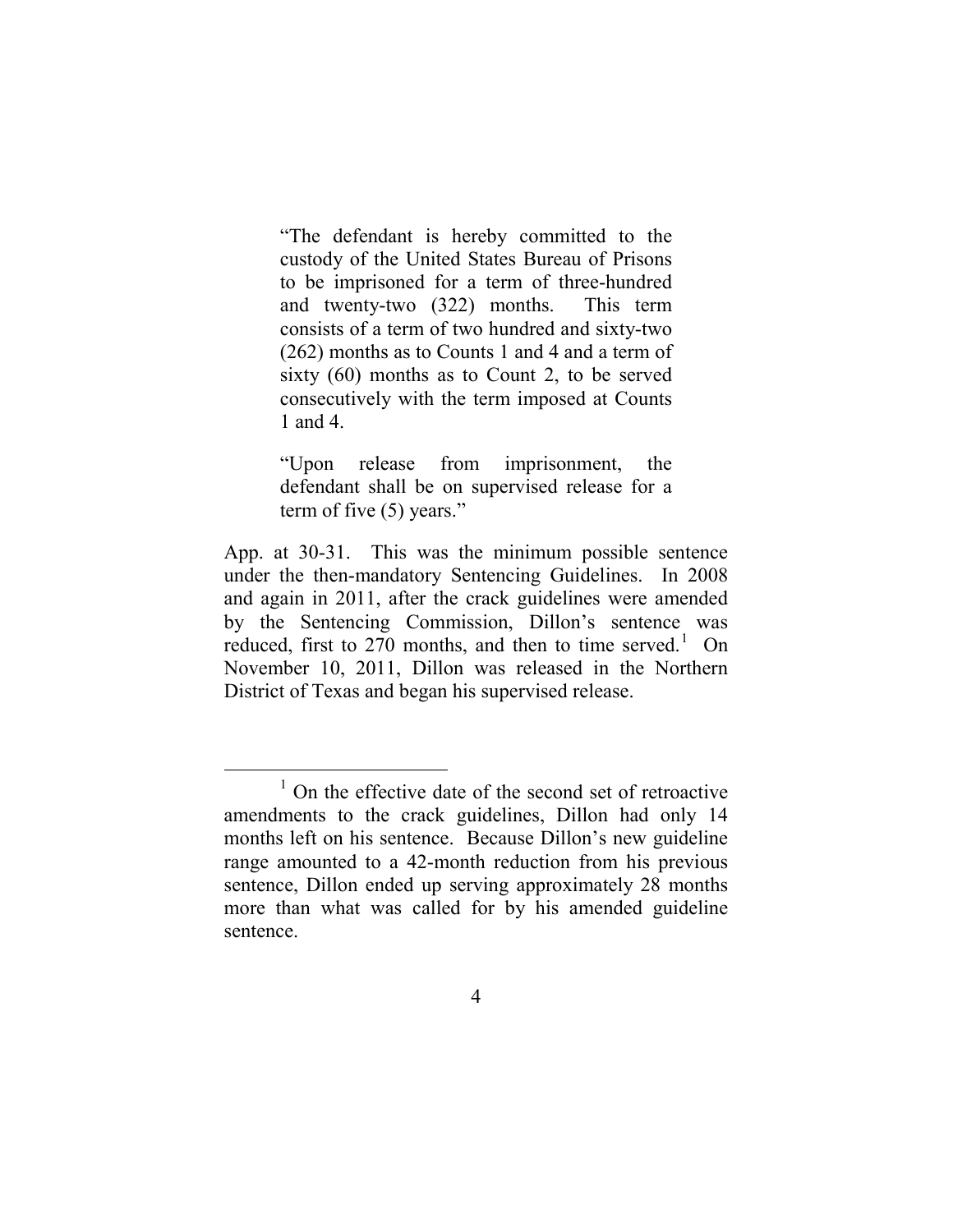On the evening of December 5, 2011, after spending the day at a local shopping mall applying for jobs, Dillon called his cousin (and former co-conspirator) Jerron Lollis and asked him for a ride home. When Lollis arrived 45 minutes later, Dillon entered the car and immediately smelled marijuana, confirmed with Lollis that there was marijuana in the car, but remained in the vehicle, telling Lollis to "take me out of here; just take me home, man." On their way out of the mall's parking lot, the car was spotted and pulled over by Officer Fred Kemp, who called for backup. When Officer Kemp tapped on the window and Lollis rolled it down, the officer was "immediately hit by a really strong smell of unburned or fresh marijuana."

After backup arrived in the person of Officer Richard Hernandez, the situation escalated: Officer Kemp ordered Lollis and Dillon out of the car, Lollis then revved the engine and pulled away (with Officer Hernandez dangling from the window), and Officer Kemp discharged his weapon in an attempt to stop the vehicle. Once the car stopped, the officers arrested Lollis and Dillon and recovered over 65 pounds of marijuana from the vehicle. Lollis claimed sole responsibility for the drugs.

Following this incident, both Dillon and Lollis were charged with supervised-release violations. The Probation Office alleged that Dillon violated three conditions: (1) that he not commit another federal, state, or local crime; (2) that he not illegally possess a controlled substance; and (3) that he not associate with any persons involved in criminal activity or with any persons convicted of a felony unless granted permission to do so. After a hearing, the District Court found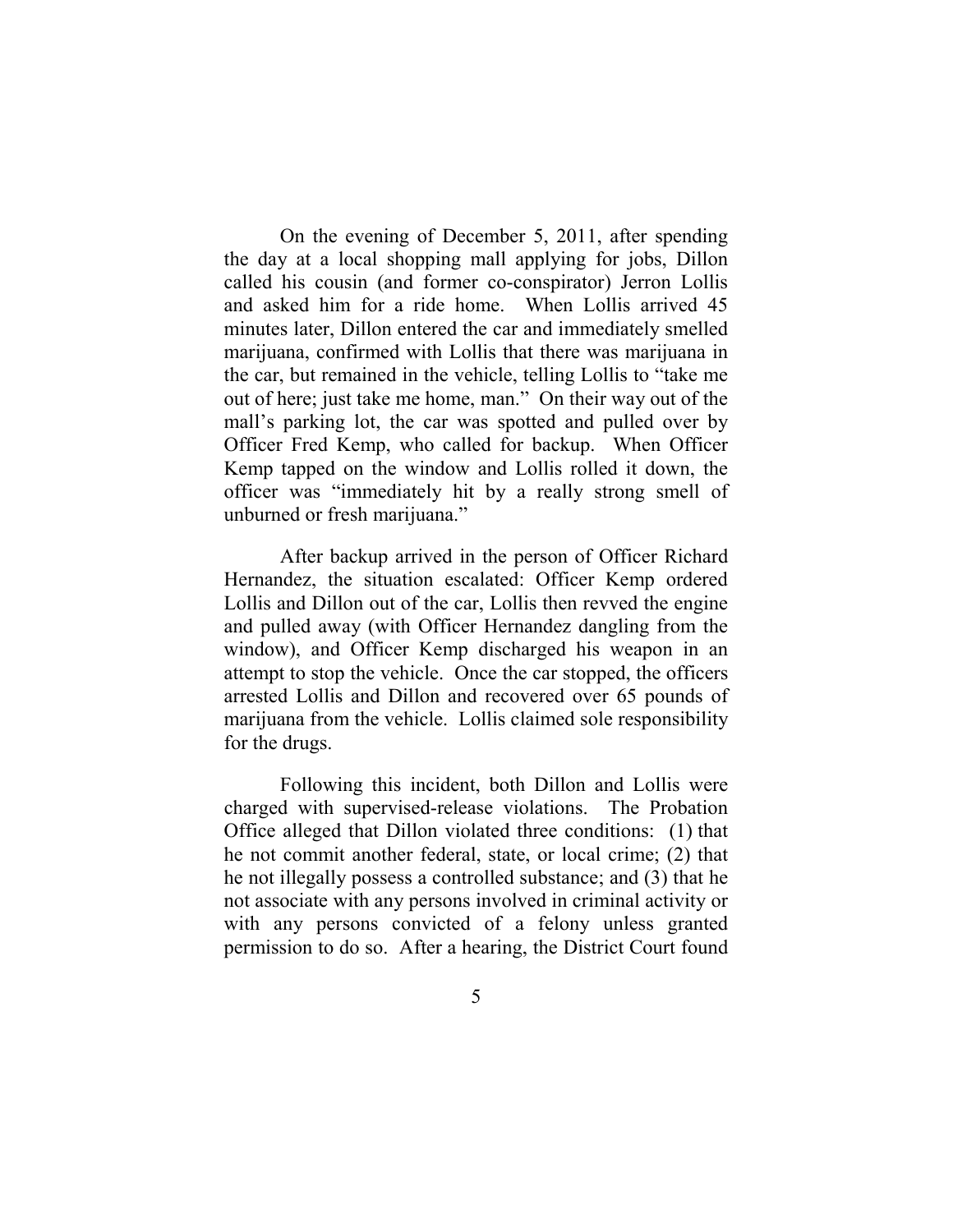that Dillon had not violated the first two conditions, but had violated the third, which constituted a Grade C violation. *See*  U.S.S.G. § 7B1.1(a)(3).

The District Court then stated that under 18 U.S.C.  $\S$  3583(e)(3), "the Court may sentence [Dillon] to serve up to five years' imprisonment at Count 1, two years' imprisonment at Count 2, and three years' imprisonment at Count 4." App. at 180. The court also noted that under § 3584(a), it could impose these terms concurrently or consecutively. It further noted that under U.S.S.G. § 7B1.4(a), the guidelines-recommended sentence for Dillon's Grade C violation, given Dillon's criminal history category of II, was four to ten months.

Notwithstanding the guidelines recommendation, however, the District Court found that "a term of imprisonment within this range is insufficient to comply with the factors set forth in Title 18 of the United States Code, Section 3553(a)." App. at 181. Because Dillon violated the terms of his supervised release so soon after being released from prison; because he associated with his former coconspirator, Jerron Lollis; because he did not try to exit Lollis's car after smelling marijuana; and because he did all this after spending 19 years in prison, which showed that Dillon had "learned little from [his] lengthy term," the District Court revoked Dillon's supervised release and sentenced him to reimprisonment:

> "Pursuant to the Sentencing Reform Act of 1984 it is the judgment of the Court that the Defendant Percy Dillon is hereby committed to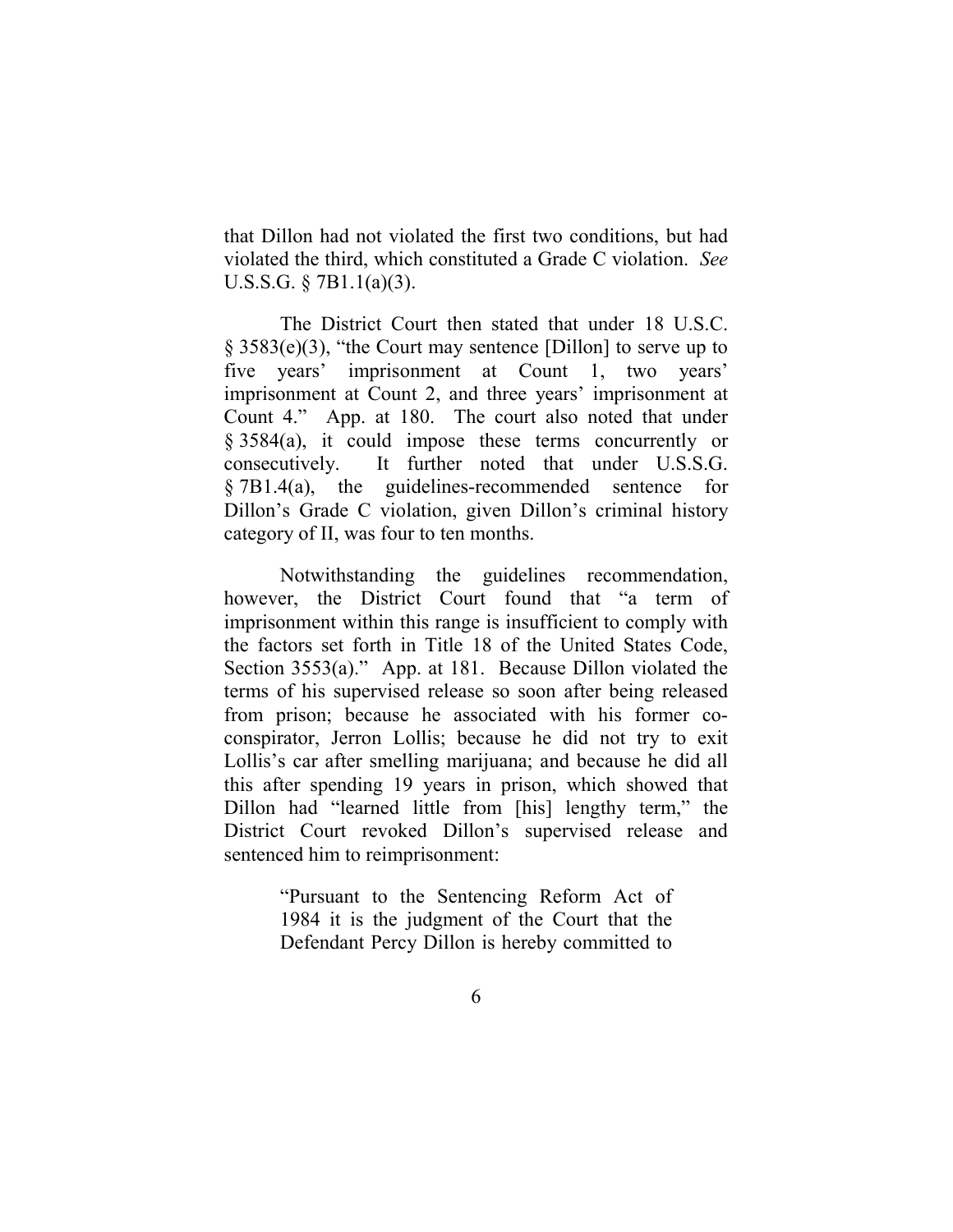the custody of the Bureau of Prisons to be imprisoned for a term of 24 months, consisting of a term of one month at Count 1, a term of 11 months at Count 2, and a term of 12 months at Count 4, all such terms to be served consecutive to each other.

"Upon release from imprisonment, the Defendant shall be placed on supervised release for a term of 59 months at Count 1, 25 months at Count 3, and 48 months at Count 4, to be served concurrently."

App. at 182-83. Such a lengthy term of supervised release was necessary, in the District Court's view, due to Dillon's "poor compliance with [his] conditions of release." *Id.* at 182.

Dillon's timely notice of appeal to this Court followed.

### $II$ .

The District Court had jurisdiction at Dillon's supervised-release revocation hearing under 18 U.S.C. §§ 3231 and 3583(e). We have jurisdiction under 28 U.S.C. § 1291 and 18 U.S.C. § 3742(a).

Because Dillon never objected before the District Court on the grounds asserted here, we review for plain error. *See* Fed. R. Crim. P. 52(b) ("A plain error that affects substantial rights may be considered even though it was not brought to the court's attention."). We may reverse a district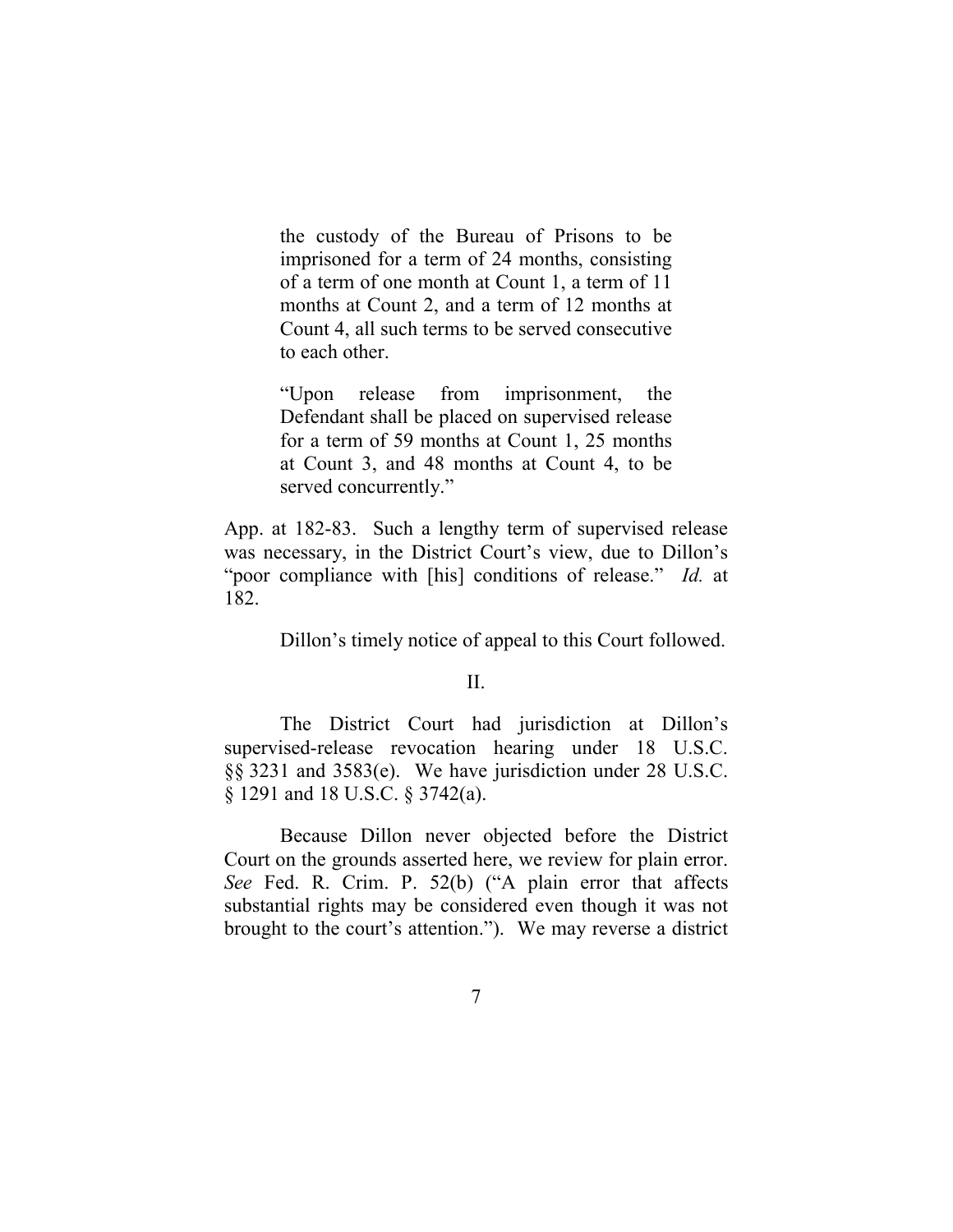court's decision on plain error review only if we conclude that  $(1)$  there was an error;  $(2)$  the error was "plain," that is, "clear" or "obvious"; (3) the error "affect[s] substantial rights," which "in most cases" means that the error must have been prejudicial; and (4) the error "seriously affect[s] the fairness, integrity or public reputation of judicial proceedings." *United States v. Olano*, 507 U.S. 725, 732-36 (1993) (internal citations omitted).

### III.

Dillon argues that his original 1993 sentence included a single term of supervised release, not three concurrent terms, and that the District Court therefore committed plain error when it revoked his supervised release in 2012 and imposed three (consecutive) terms of imprisonment and three (concurrent) terms of supervised release. We agree.

#### A.

In the Sentencing Reform Act of 1984, Congress eliminated most forms of parole in favor of supervised release, a form of post-confinement monitoring that is overseen by the sentencing court, rather than the Parole Commission. *See Johnson v. United States*, 529 U.S. 694, 696-97 (2000). The law authorizes a district court, when sentencing a defendant to a prison term for a felony or misdemeanor offense, to include a term of supervised release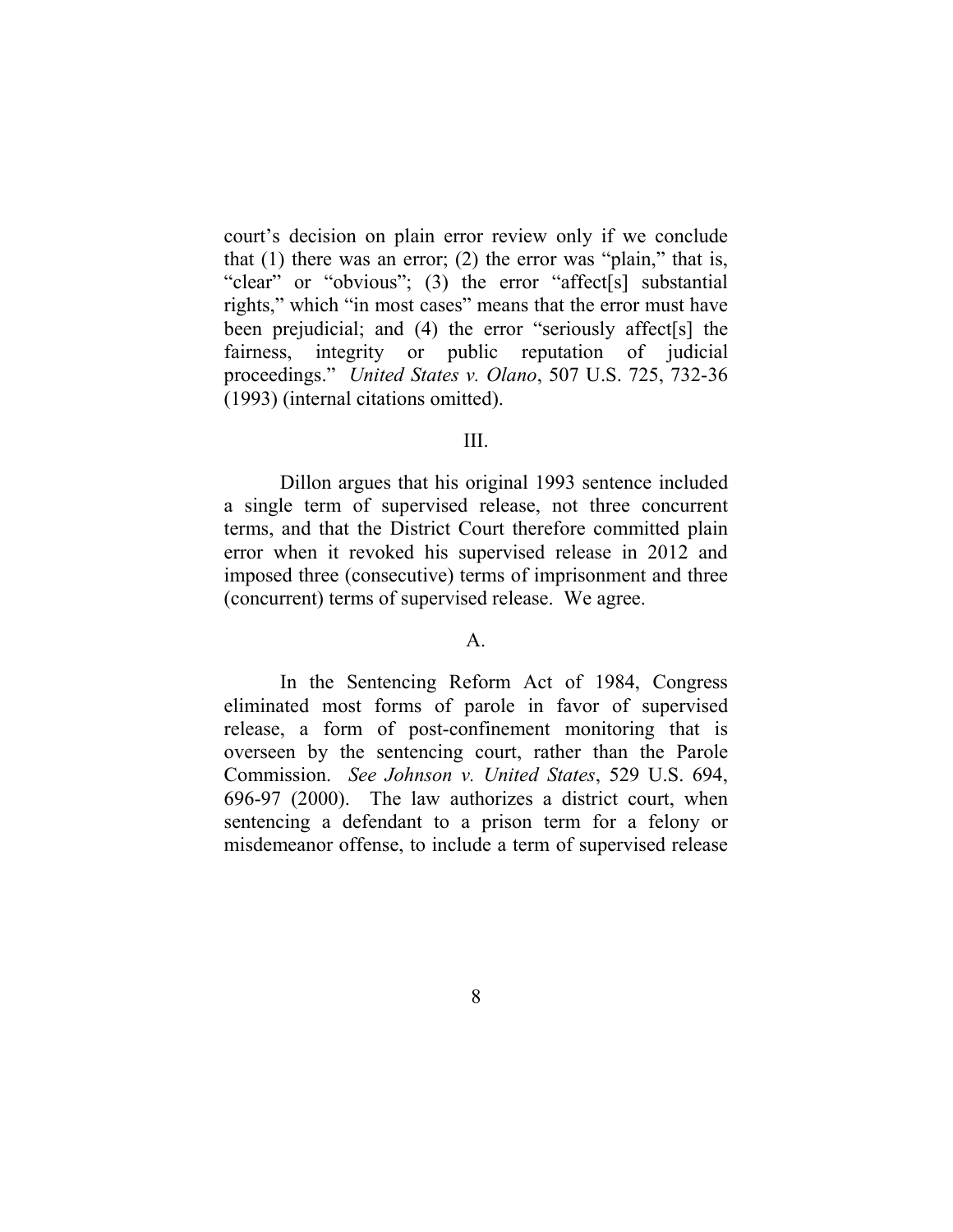as a part of the sentence. 18 U.S.C.  $\S 3583(a)$  (1993).<sup>[2](#page-8-0)</sup> Section 3583(b) outlines the maximum allowable terms of supervised release: five years for a Class A or Class B felony; three years for a Class C or Class D felony; and one year for a Class E felony or a misdemeanor.<sup>[3](#page-8-1)</sup> *Id.* § 3583(b).

Upon a finding by a preponderance of the evidence that a defendant has violated the conditions of his supervised release, a district court may "revoke a term of supervised release, and require the person to serve in prison all or part of the term of supervised release without credit for time previously served on postrelease supervision, . . . except that a person whose term is revoked under this paragraph may not be required to serve more than 3 years in prison if the offense for which the person was convicted was a Class B felony, or more than 2 years in prison if such offense is a Class C or D felony." 18 U.S.C. § 3583(e)(3) (1993). The statute also

<span id="page-8-0"></span> <sup>2</sup> Because post-revocation penalties are considered part of the punishment for the original offense, *Johnson v. United States*, 529 U.S. 694, 700-01 (2000), we apply 18 U.S.C §§ 3583 and 3553 as they read in March 1993, when Dillon committed his original offense.

<span id="page-8-1"></span><sup>3</sup> Count One was a Class B felony because it carried a maximum term of 40 years. *See* 21 U.S.C. § 841(b)(1)(A)(iii) (1993). Count Two was a Class D felony because it carried a maximum term of 5 years. *See* 18 U.S.C. § 924(c)(1) (1993). Count Four was a Class B felony because it carried a maximum term of 40 years. *See* 21 U.S.C. § 841(a)(1) (1993).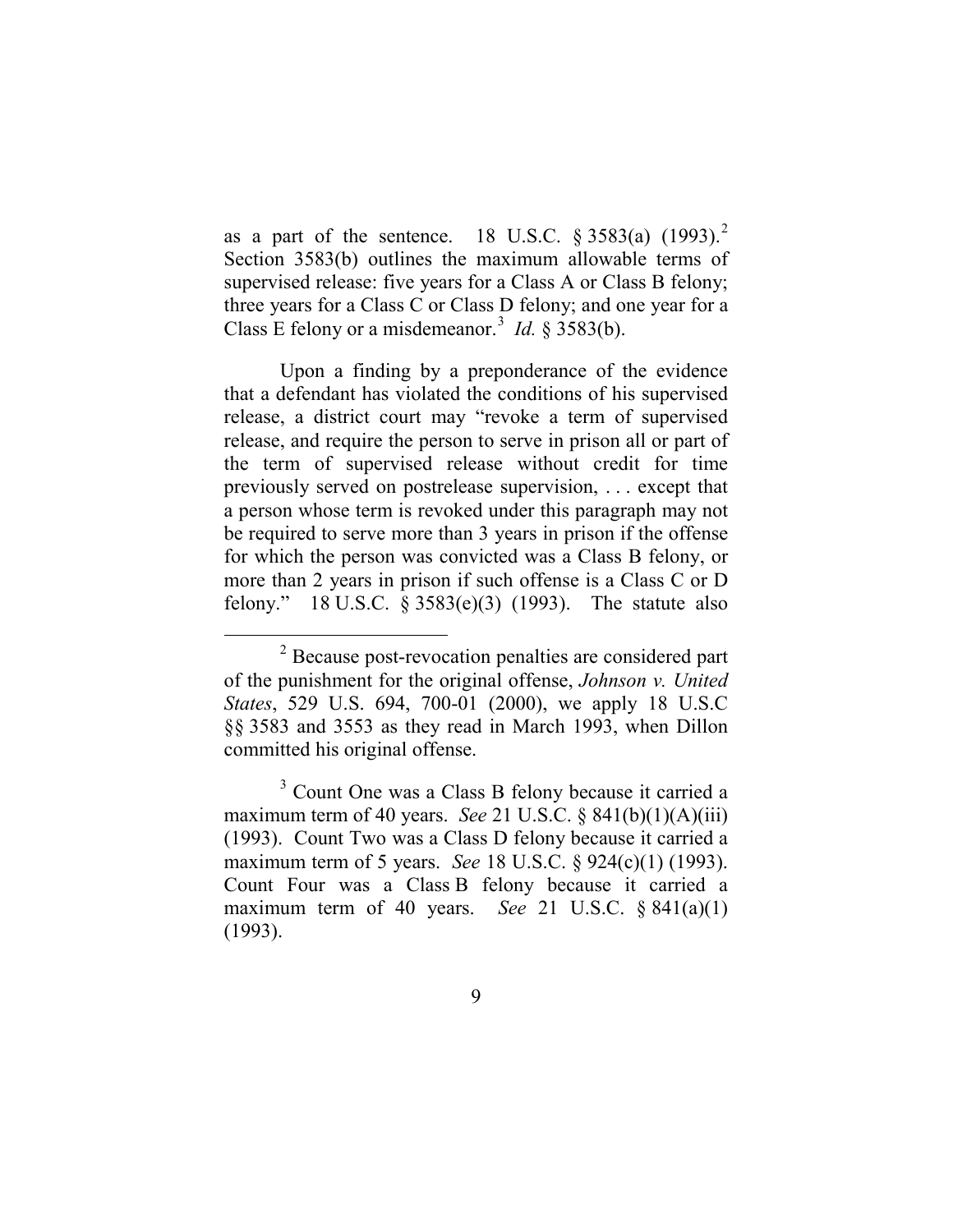permits a district court to add an additional term of supervised release following a prison term imposed under  $\S 3583(e)(3)$ , so long as the sum of the two terms does not exceed the originally-imposed term of supervised release.<sup>[4](#page-9-0)</sup>

At Dillon's November 1993 sentencing hearing, the District Court announced: "Upon release from imprisonment the defendant shall be placed on supervised release for a term of five years." App. at 39. The court's judgment, released a few days later, contained almost identical language: "Upon release from imprisonment, the defendant shall be on supervised release for a term of five (5) years." App. at 31. Dillon argues that this language (specifically, "a term") "plainly refers to only one term of supervised release" and that the District Court was without authority to impose three consecutive terms of reimprisonment and three concurrent terms of supervised release in 2012. Appellant's Br. at 29-30.

For support, Dillon relies on *United States v. Eskridge*, 445 F.3d 930 (7th Cir. 2006), in which the Seventh Circuit considered a 22-month sentence imposed following the defendant's third supervised-release violation. Although Eskridge had initially been sentenced to two concurrent terms

<span id="page-9-0"></span> $4 \text{ In } 1994$ , Congress added  $\frac{83583(h)}{h}$ , which explicitly confers this power upon district courts. In *Johnson v. United States*, the Supreme Court held that § 3583(h) could not be applied retroactively to defendants (like Dillon) who committed their offenses prior to 1994, but also held that the pre-1994 statute could nevertheless be read to provide for the power. *See* 529 U.S. at 705-06.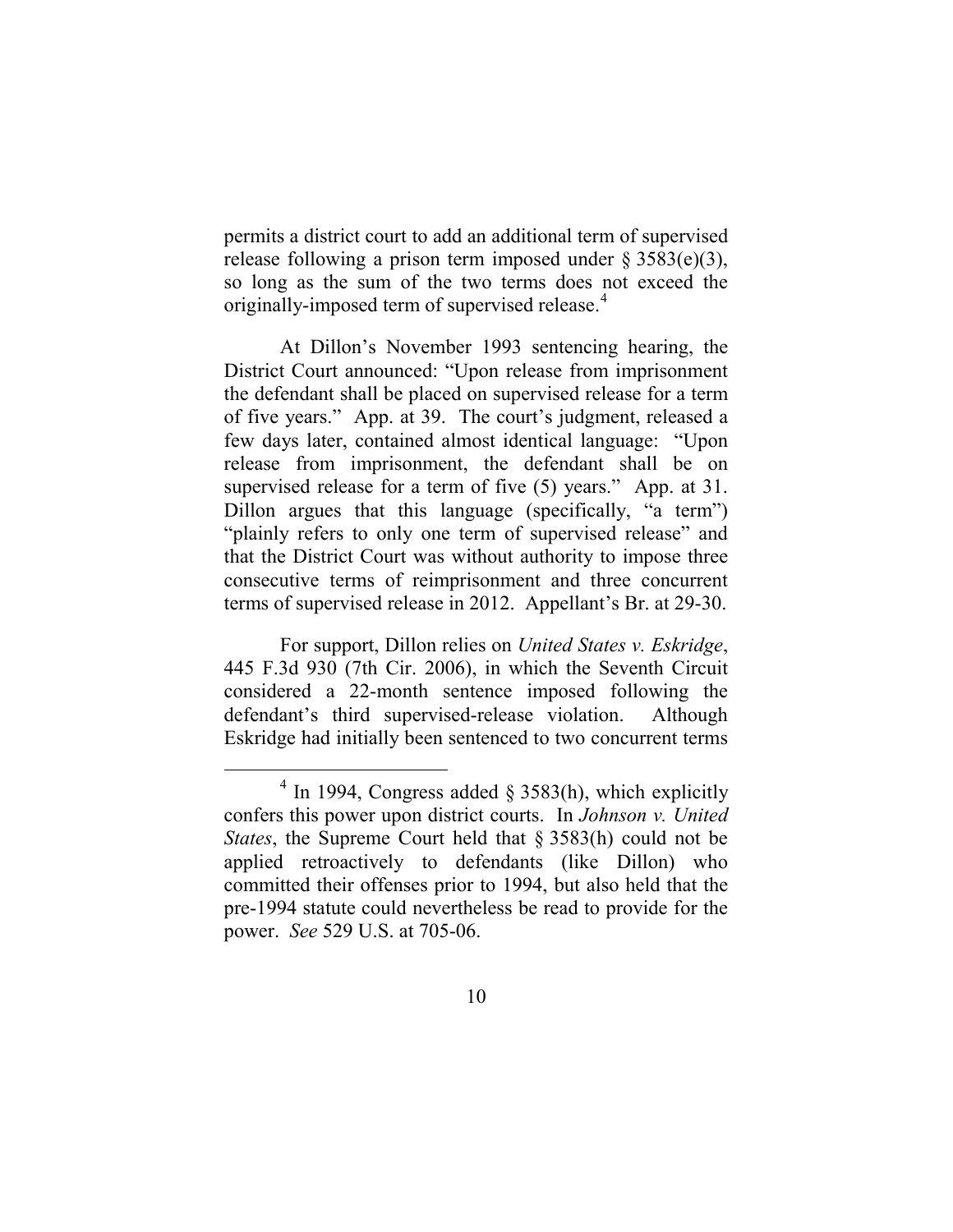of supervised release, after his first violation in 2002, the district judge sentenced him to 26 more months of supervised release but "did not indicate in the judgment order whether these were two (concurrent) terms or one term." *Id.* at 934. This mattered, explained Judge Posner, because "consecutive terms of imprisonment may be imposed upon revocation of concurrent terms of supervised release," and so "if in 2002 the district judge [had] actually imposed two terms of supervised release, he had two terms that he could revoke," which meant he could order Eskridge to serve consecutive prison terms without violating the 2-year maximum. *Id.* The court continued:

> "To resolve the issue of clerical error versus judicial error, we sent for the transcript of the sentencing hearing. There we discover that in imposing supervised release in the first revocation the judge stated: 'Because of the short term imposed in this matter the court is going to also continue you on supervised release for a term of 26 months.' *A term*. This was the sentence and it was accurately reflected in the written judgment . . . ."

445 F.3d at 935 (internal citation omitted). The court therefore vacated Eskridge's sentence and remanded the case for resentencing.

In *United States v. Snyder*, 635 F.3d 956 (7th Cir. 2011), the Seventh Circuit returned to this issue in a case involving a sex offender who had violated the terms of his supervised release. As in *Eskridge*, the judge at Snyder's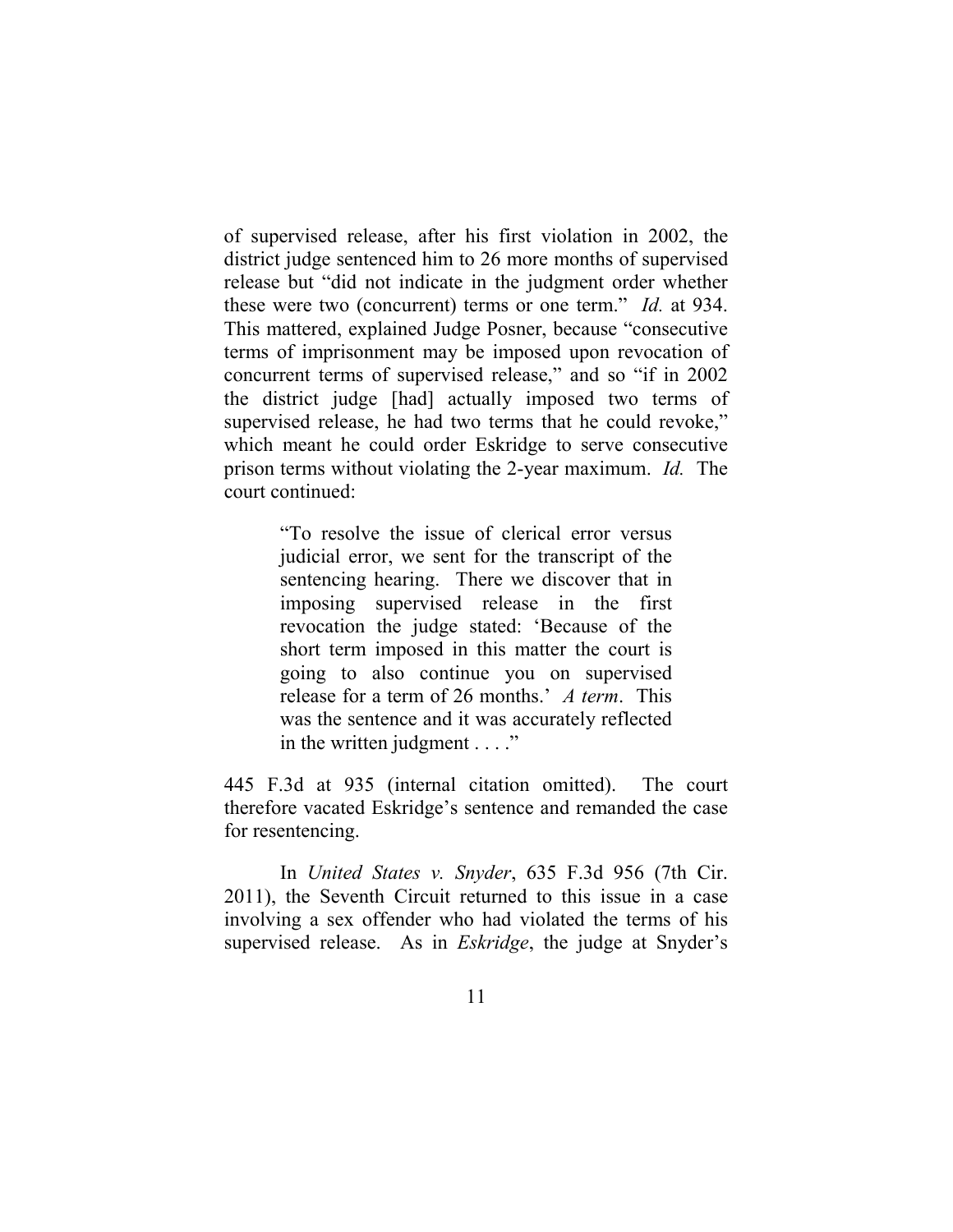original sentencing hearing had announced that Snyder would serve "a term" of six years of supervised release following his 168 months in prison. *Id.* at 958. After Snyder violated the terms of his supervised release almost immediately, the district court revoked supervised release and sent Snyder back to prison for what it believed to be the statutory maximum: two years on each of his four convictions, to run consecutively. *Id.* at 959.

Because the district court announced this sentence without any mention of the applicable guidelines range, the Seventh Circuit vacated Snyder's sentence and remanded. But in doing so, the court also noted that based on the language used by the district judge in the sentencing order and transcript, Snyder had actually been sentenced only to a single term of supervised release, *id.* at 958 n.1, and the maximum term of reimprisonment to which he could be sentenced was only 24 months, *id.* at 960 n.4.

Here, the government argues that despite what it said, the District Court in 1993 actually *meant* to sentence Dillon to three concurrent terms of supervised release. Moreover, because it claims that the District Court was "obligated by law" to impose supervised release on both Counts One and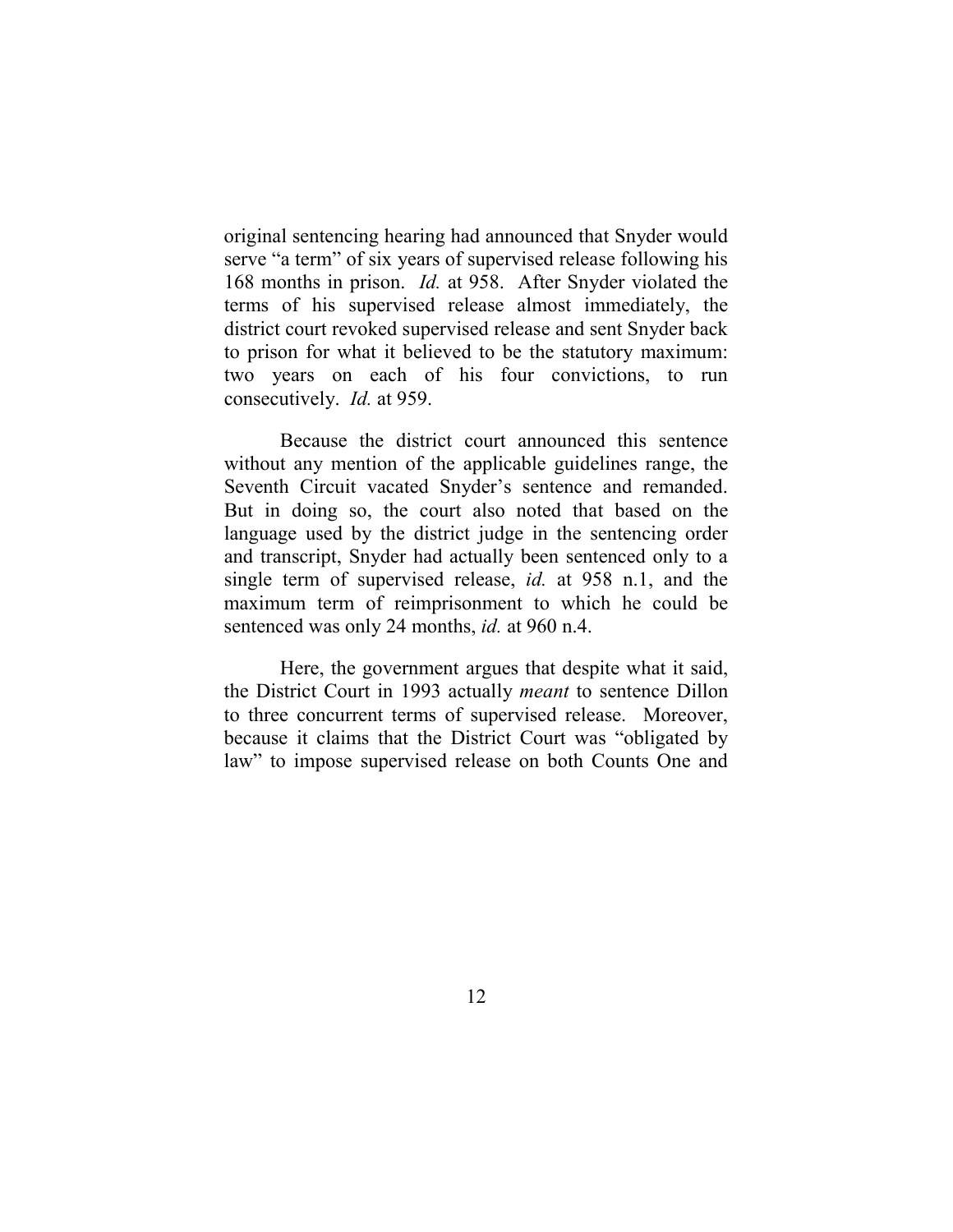Four,<sup>[5](#page-12-0)</sup> the government asks us to hold that "by operation of law," the District Court's 1993 sentence "actually involved two terms of supervised release: a five-year term at Count One and a concurrent four-year term at Count Four." Gov't Br. at 25-26.

This argument is flawed in two respects. First, the government never objected in 1993 to the District Court's imposition of "a term" of supervised release, nor did it crossappeal and assert any error. As Judge Posner recognized in *Eskridge*, if a district court's order "accurately reflects the judge's decision, *however mistaken*, to impose just a single term [of supervised release], it cannot be corrected because none of the statutory provisions authorizing the sentencing judge to modify a sentence that he has imposed is applicable to such a case." 445 F.3d at 934 (emphasis added); *see also*  Fed. R. Crim. P. 36 ("After giving any notice it considers appropriate, the court may at any time correct a clerical error in a judgment, order, or other part of the record, or correct an error in the record arising from oversight or omission."); *Eskridge*, 445 F.3d at 934 ("If the failure of the judgment

<span id="page-12-0"></span> <sup>5</sup> *See* 21 U.S.C. § 841(b)(1)(A) (1993) [Count One] ("Any sentence under this subparagraph shall, in the absence of [a prior conviction for a felony drug offense], impose a term of supervised release of at least 5 years in addition to such term of imprisonment . . . ."); *id.* § 841(b)(1)(B) [Count Four] ("Any sentence imposed under this subparagraph shall, in the absence of [a prior conviction for a felony drug offense], include a term of supervised release of at least 4 years in addition to such term of imprisonment . . . .").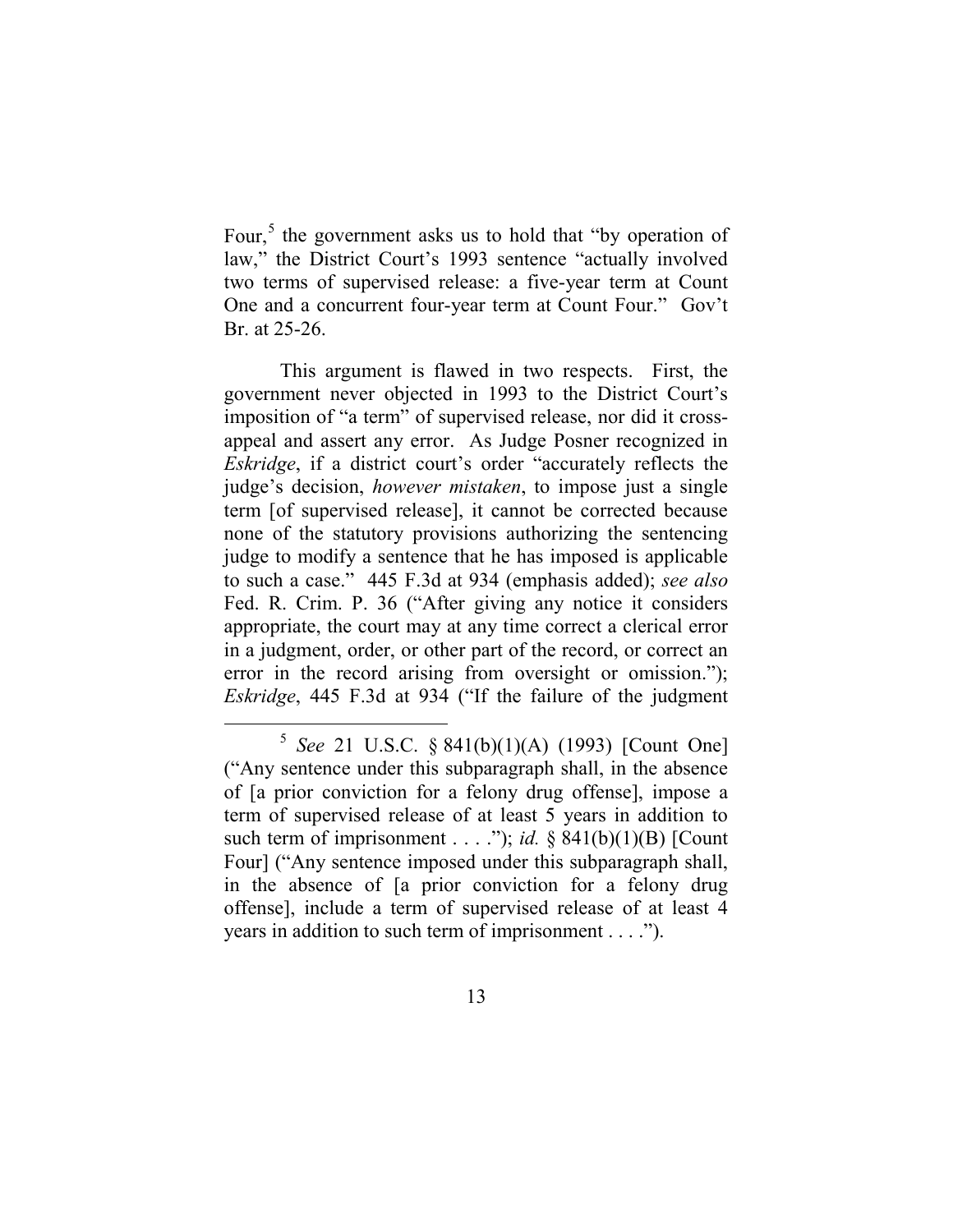order to state that the judge was imposing two (concurrent) terms of supervised release . . . was merely a clerical error that is, if the court announced two terms but the clerk who typed the 2002 judgment included just one—then Rule 36 will allow correction even now.").

Second, even if Dillon's 1993 sentence could somehow be transmogrified "by operation of law," this would still fail to explain why the District Court in 2012 thought it could revoke three concurrent terms of supervised release instead of two. As the government admits, only Counts One and Four of the 1993 Superseding Indictment carried mandatory terms of supervised release. The government acknowledges that the 1993 oral and written judgments made no reference to Count Two, but claims that "the District Court's treatment of [Count Two] during the revocation hearing reflects that it originally intended to impose three separate and concurrent terms of supervised release." Gov't Br. at 26-27. But even if the District Court's actions in 2012 could give us any insight into what it had "intended" to do almost two decades earlier, the government never explains why we should consider those intentions relevant. *See Snyder*, 635 F.3d at 960 n.4 ("[E]ven if the court meant to sentence Snyder differently, it no longer has the authority to modify the original sentence to correct the error.").

"A defendant cannot be reimprisoned for violating the conditions of non-existent terms of supervised release." *Snyder*, 635 F.3d at 960 n.4. In 1993, when the District Court sentenced Dillon to "a term" of supervised release, it capped the number of supervised release terms it could revoke at any future proceeding at one. This conclusion is supported by the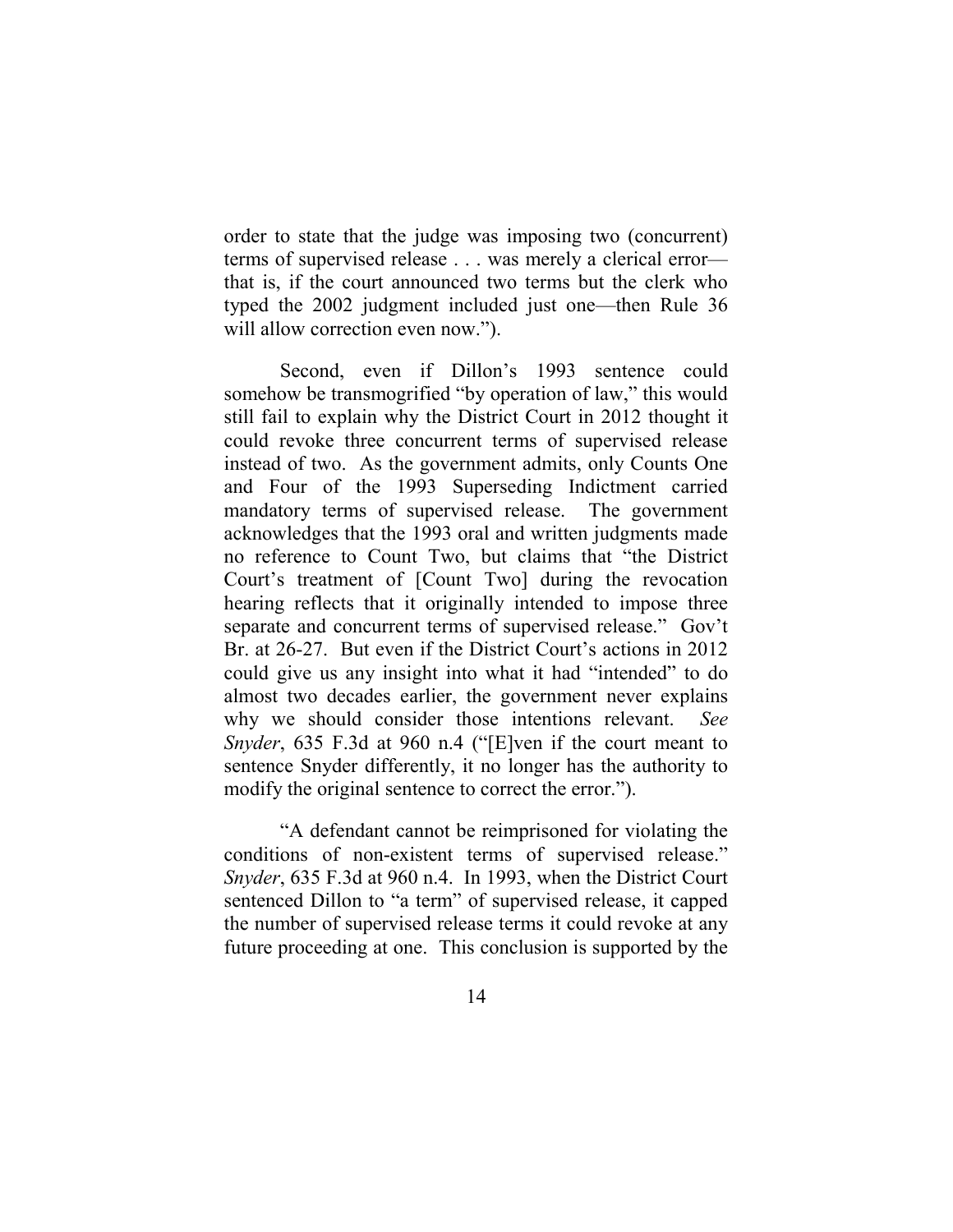plain text of §  $3583(e)(3)$ , which authorizes the court to "revoke *a term* of supervised release, and require the person to serve in prison all or part of *the term* of supervised release." 18 U.S.C. § 3583(e)(3) (1993) (emphases added).

We join the Court of Appeals for the Seventh Circuit and hold that where, as here, a district court's sentence includes "a term" of supervised release, the court may not sentence the defendant to multiple terms of reimprisonment and/or supervised release upon a subsequent revocation of supervised release. The District Court therefore erred when it sentenced Dillon to three consecutive terms of reimprisonment and three concurrent terms of supervised release.

B.

Although the District Court erred at Dillon's revocation hearing by sentencing Dillon to three consecutive terms of reimprisonment and three concurrent terms of supervised release, Dillon never objected before the District Court, and so we must review for plain error. We may reverse a district court's decision on plain error review only if we conclude that  $(1)$  there was an error;  $(2)$  the error was "plain," that is, "clear" or "obvious"; (3) the error "affect[s] substantial rights," which "in most cases" means that the error must have been prejudicial; and (4) the error "seriously affect[s] the fairness, integrity or public reputation of judicial proceedings." *United States v. Olano*, 507 U.S. 725, 732-36 (1993).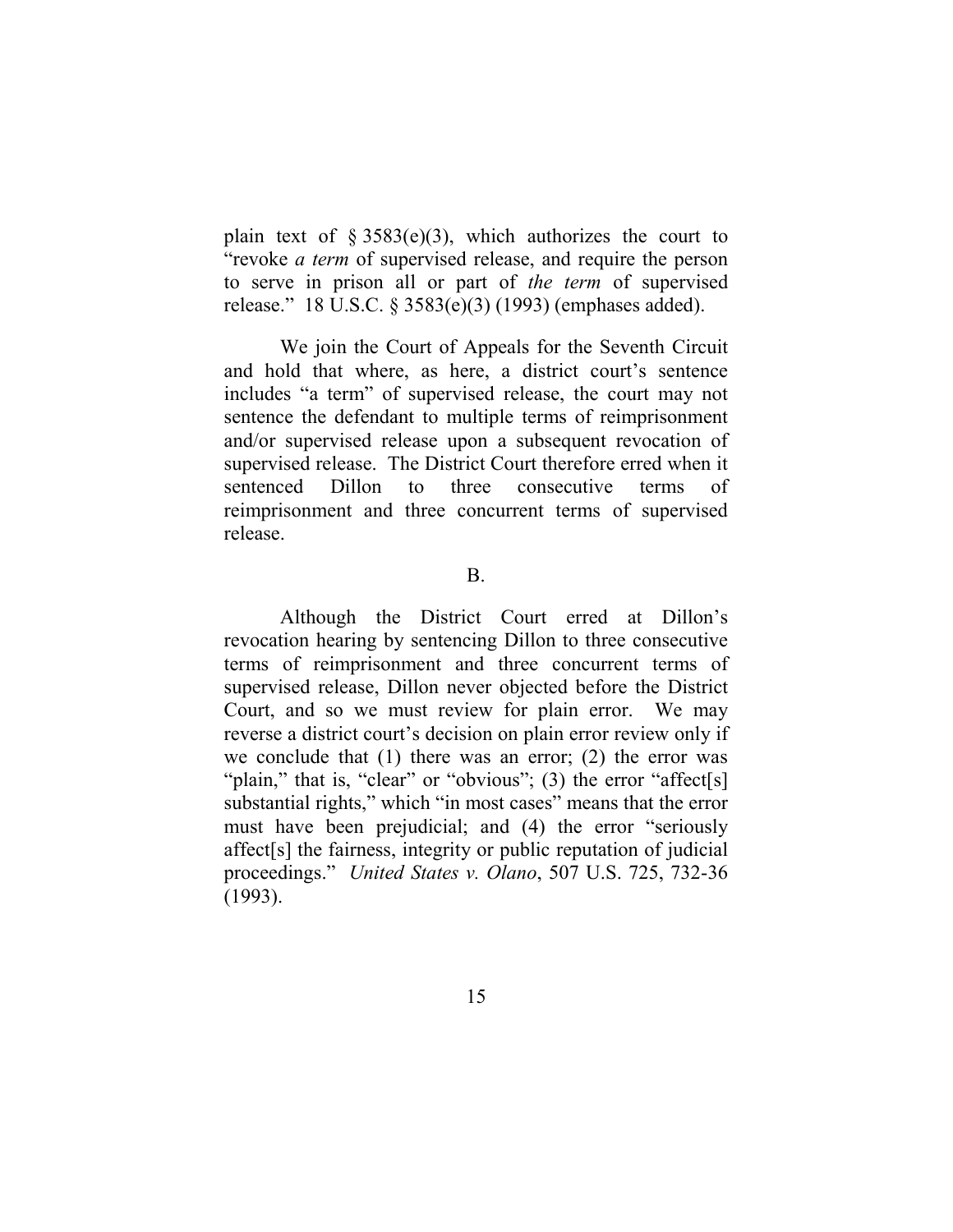We will exercise our discretion to correct the District Court's erroneous imposition of multiple terms of reimprisonment and supervised release. The District Court's error was "plain" because the language of the 1993 sentence – "a term of five years" – was unambiguous. *See*, *e.g.*, *United States v. Moore*, 375 F.3d 259, 265 (3d Cir. 2004) (finding plain error where district court admitted irrelevant and prejudicial evidence despite "clear and unambiguous" command of Fed. R. Evid. 404(b)); *United States v. Knobloch*, 131 F.3d 366, 373 (3d Cir. 1997) (finding plain error where district court ignored "unambiguous directive" of guidelines application note); *United States v. Leonard*, 157 F.3d 343, 346 (5th Cir. 1998) (finding plain error where district court failed to apply "clear and unambiguous" sentencing guideline language).

The District Court's erroneous multiple-terms sentence was prejudicial to Dillon due to its implications for a hypothetical second revocation of his supervised release: a judge at such a hearing may see that Dillon was sentenced to multiple terms at his first revocation and presume that he may also impose multiple terms. Because the type of error made by the District Court is one that "may result in arbitrary differences in sentencing similarly situated defendants," we will grant Dillon relief "in order to maintain the fairness, integrity, and public reputation of judicial proceedings." *United States v. Vazquez-Lebron*, 582 F.3d 443, 447 (3d Cir. 2009).